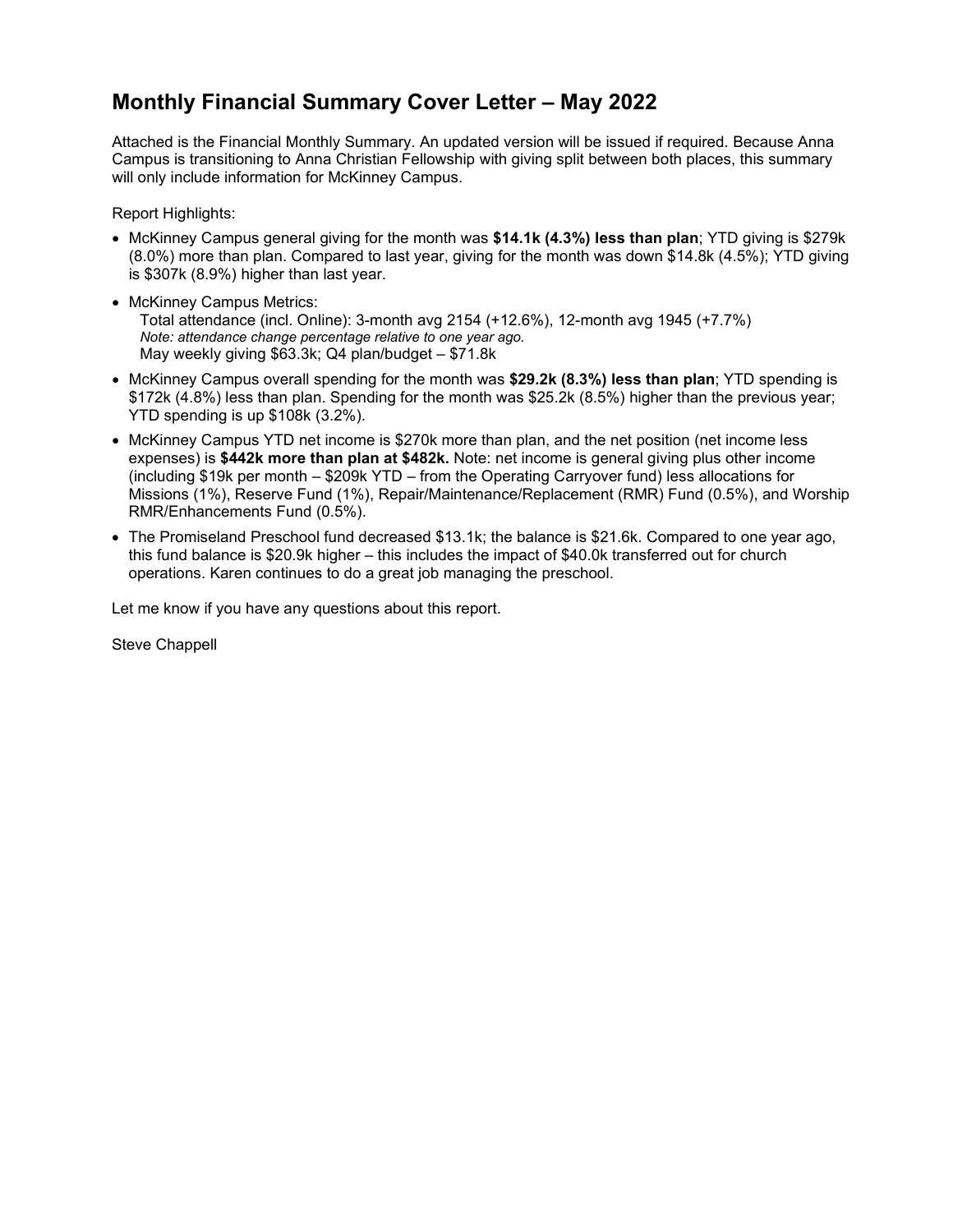# **Christ Fellowship**

**Financial Reports**

**May 2022**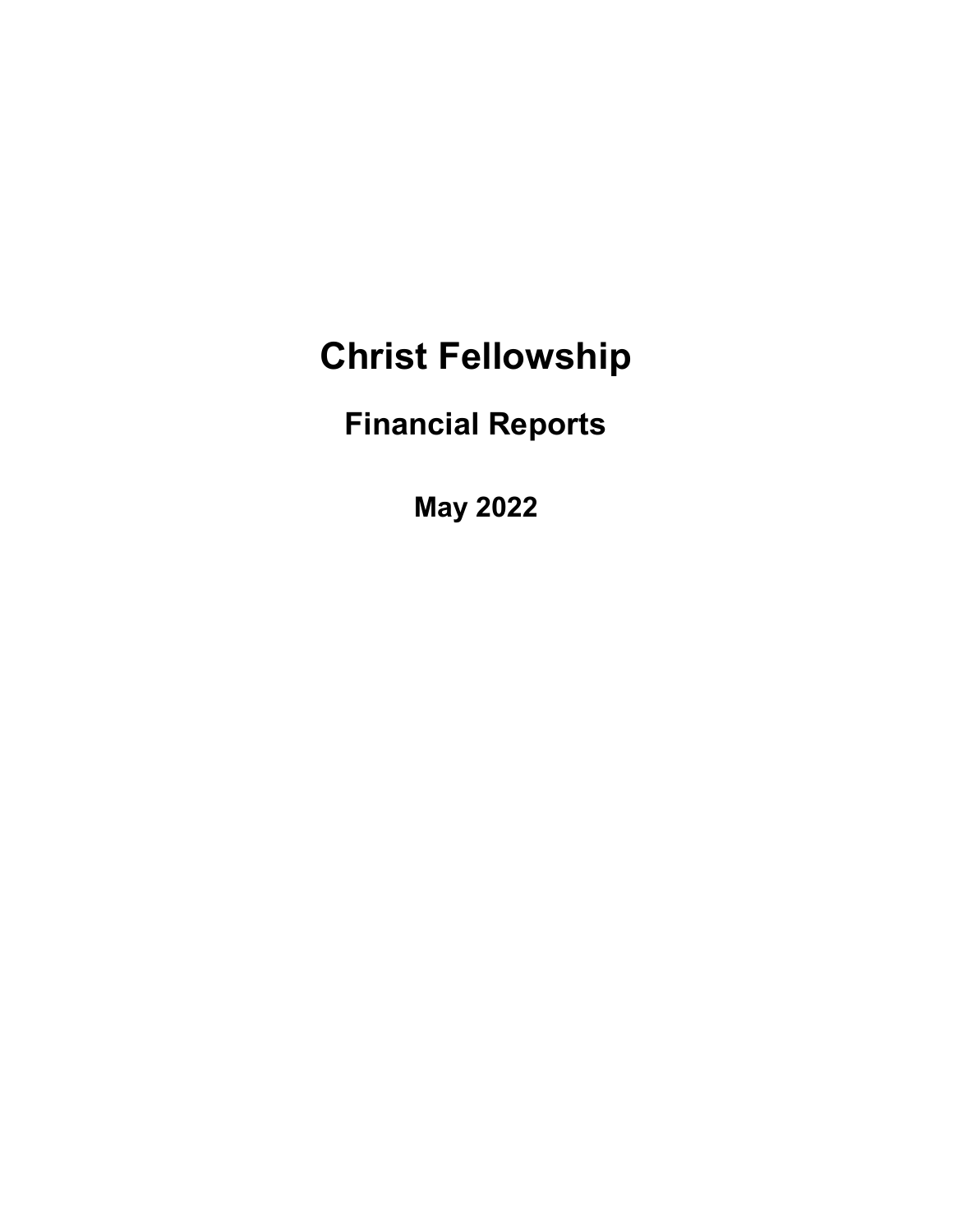### **Overall Financial Summary** *All-Church* **May 2022**

### **Key Comparisons: Actual vs. Budget**

| <b>General Fund Income and Expenses</b> | <b>Actual</b> | <b>Budget</b> | <b>Variance</b> |          |
|-----------------------------------------|---------------|---------------|-----------------|----------|
| <b>Current Period</b>                   |               |               |                 |          |
| <b>General Ministry Fund Giving</b>     | \$331.261     | \$352.478     | (\$21,217)      | $-6.0\%$ |
| Net Income - General Ministry Fund      | \$347,768     | \$368,349     | (\$20,581)      | $-5.6%$  |
| <b>Total Expenses</b>                   | \$340,962     | \$376,476     | (\$35,514)      | $-9.4%$  |
| Net (contributions over/under expenses) | \$6,806       | (\$8,127)     | \$14,933        |          |
| <b>YTD</b>                              |               |               |                 |          |
| <b>General Ministry Fund Giving</b>     | \$4,005,457   | \$3,731,961   | \$273.496       | 7.3%     |
| Net Income - General Ministry Fund      | \$4,167,299   | \$3,902,012   | \$265,287       | 6.8%     |
| <b>Total Expenses</b>                   | \$3,623,556   | \$3,845,973   | (\$222,417)     | $-5.8%$  |
| Net (contributions over/under expenses) | \$543,743     | \$56,039      | \$487,704       |          |

### **Key Comparisons to Previous Year**

| <b>General Fund Income and Expenses</b>        | 2021-22      | 2020-21      | <b>Variance</b> |          |
|------------------------------------------------|--------------|--------------|-----------------|----------|
| <b>Current Period</b>                          |              |              |                 |          |
| <b>General Ministry Fund Giving</b>            | \$331,261    | \$351,787    | (\$20,527)      | $-5.8%$  |
| Net Income - General Ministry Fund             | \$347,768    | \$344,234    |                 |          |
| <b>Total Expenses</b>                          | \$340,962    | \$313,669    | \$27,293        | 8.7%     |
| Net (contributions over/under expenses)        | \$6,806      | \$30,565     |                 |          |
| <b>YTD</b>                                     |              |              |                 |          |
| <b>General Ministry Fund Giving</b>            | \$4,005,457  | \$3,698,978  | \$306,479       | 8.3%     |
| Net Income - General Ministry Fund             | \$4,167,299  | \$3,638,789  |                 |          |
| <b>Total Expenses</b>                          | \$3,623,556  | \$3,552,342  | \$71,214        | 2.0%     |
| Net (contributions over/under expenses)        | \$543,743    | \$86,447     |                 |          |
| <b>Cash Position</b>                           | 2021-22      | 2020-21      | Variance        |          |
| <b>Total Cash</b>                              | \$3,002,245  | \$2,029,520  | \$972,725       | 47.9%    |
| Total Cash (net receivables/prepaids/payables) | \$2,819,576  | \$1,970,633  | \$848,943       | 43.1%    |
| Donor Designated Cash                          | \$788,654    | \$695,264    | \$93,391        | 13.4%    |
| Non-Donor Designated Cash                      | \$2,030,922  | \$1,275,370  | \$755,552       | 59.2%    |
| <b>Total Designated Funds</b>                  | \$2,276,061  | \$1,674,187  | \$601,875       | 36.0%    |
| <b>Total Cash less Designated Funds</b>        | \$543,515    | \$296,447    | \$247,068       | 83.3%    |
| + Reserve Fund                                 | \$635,882    | \$444,502    | \$191,380       | 43.1%    |
| + Repair/Replacement Fund                      | \$168,980    | \$122,096    | \$46,884        | 38.4%    |
| + Worship R/R/Enhancements Fund                | \$253,238    | \$44,891     | \$208,347       | 464.1%   |
| + Operating Carryover Fund                     | \$19,000     | \$37,923     | (\$18,923)      | $-49.9%$ |
| <b>Total Available Operating Cash</b>          | \$1,620,614  | \$945,859    | \$674,756       | 71.3%    |
| <b>IDebt</b>                                   | 2021-22      | 2020-21      | <b>Variance</b> |          |
| <b>Total Mortgage</b>                          | \$10,783,058 | \$11,137,449 | (\$354, 391)    | $-3.2%$  |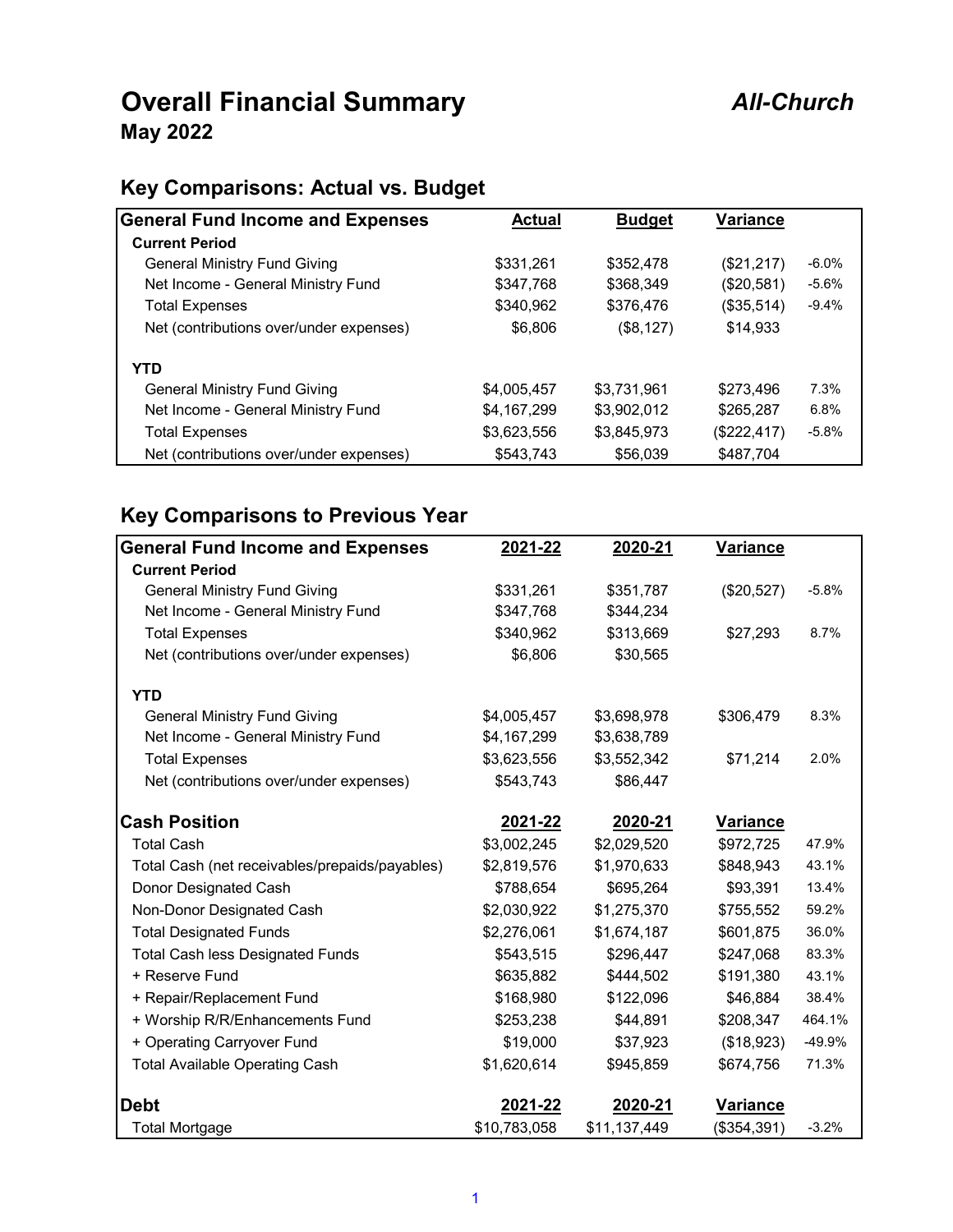## **Overall Financial Summary** *McKinney Campus* **May 2022**

### **Key Comparisons: Actual vs. Budget**

| <b>General Fund Income and Expenses</b> | <b>Actual</b> | <b>Budget</b> | <b>Variance</b> |         |
|-----------------------------------------|---------------|---------------|-----------------|---------|
| <b>Current Period</b>                   |               |               |                 |         |
| <b>General Fund Giving</b>              | \$316,567     | \$330,673     | (\$14,106)      | $-4.3%$ |
| Net Income - General Fund               | \$331,515     | \$345,198     | (\$13,683)      | $-4.0%$ |
| <b>Total Expenses</b>                   | \$323,893     | \$353,127     | (\$29,234)      | $-8.3%$ |
| Net (contributions over/under expenses) | \$7,622       | (\$7,929)     | \$15,551        |         |
|                                         |               |               |                 |         |
| <b>YTD</b>                              |               |               |                 |         |
| <b>General Fund Giving</b>              | \$3,774,944   | \$3,496,069   | \$278,875       | 8.0%    |
| Net Income - General Fund               | \$3,921,701   | \$3,651,196   | \$270,505       | 7.4%    |
| <b>Total Expenses</b>                   | \$3,439,532   | \$3,611,233   | (\$171,701)     | $-4.8%$ |
| Net (contributions over/under expenses) | \$482,169     | \$39,963      | \$442,206       |         |

### **Key Comparisons to Previous Year**

| <b>General Fund Income and Expenses</b> | 2021-22     | 2020-21     | <b>Variance</b> |         |
|-----------------------------------------|-------------|-------------|-----------------|---------|
| <b>Current Period</b>                   |             |             |                 |         |
| <b>General Fund Giving</b>              | \$316,567   | \$331,365   | (\$14,799)      | $-4.5%$ |
| Net Income - General Fund               | \$331,515   | \$322,424   |                 |         |
| <b>Total Expenses</b>                   | \$323,893   | \$298,652   | \$25,240        | 8.5%    |
| Net (contributions over/under expenses) | \$7,622     | \$23,772    |                 |         |
|                                         |             |             |                 |         |
| <b>YTD</b>                              |             |             |                 |         |
| <b>General Fund Giving</b>              | \$3,774,944 | \$3,467,568 | \$307,377       | 8.9%    |
| Net Income - General Fund               | \$3,921,701 | \$3,392,321 |                 |         |
| <b>Total Expenses</b>                   | \$3,439,532 | \$3,331,930 | \$107,603       | 3.2%    |
| Net (contributions over/under expenses) | \$482,169   | \$60,391    |                 |         |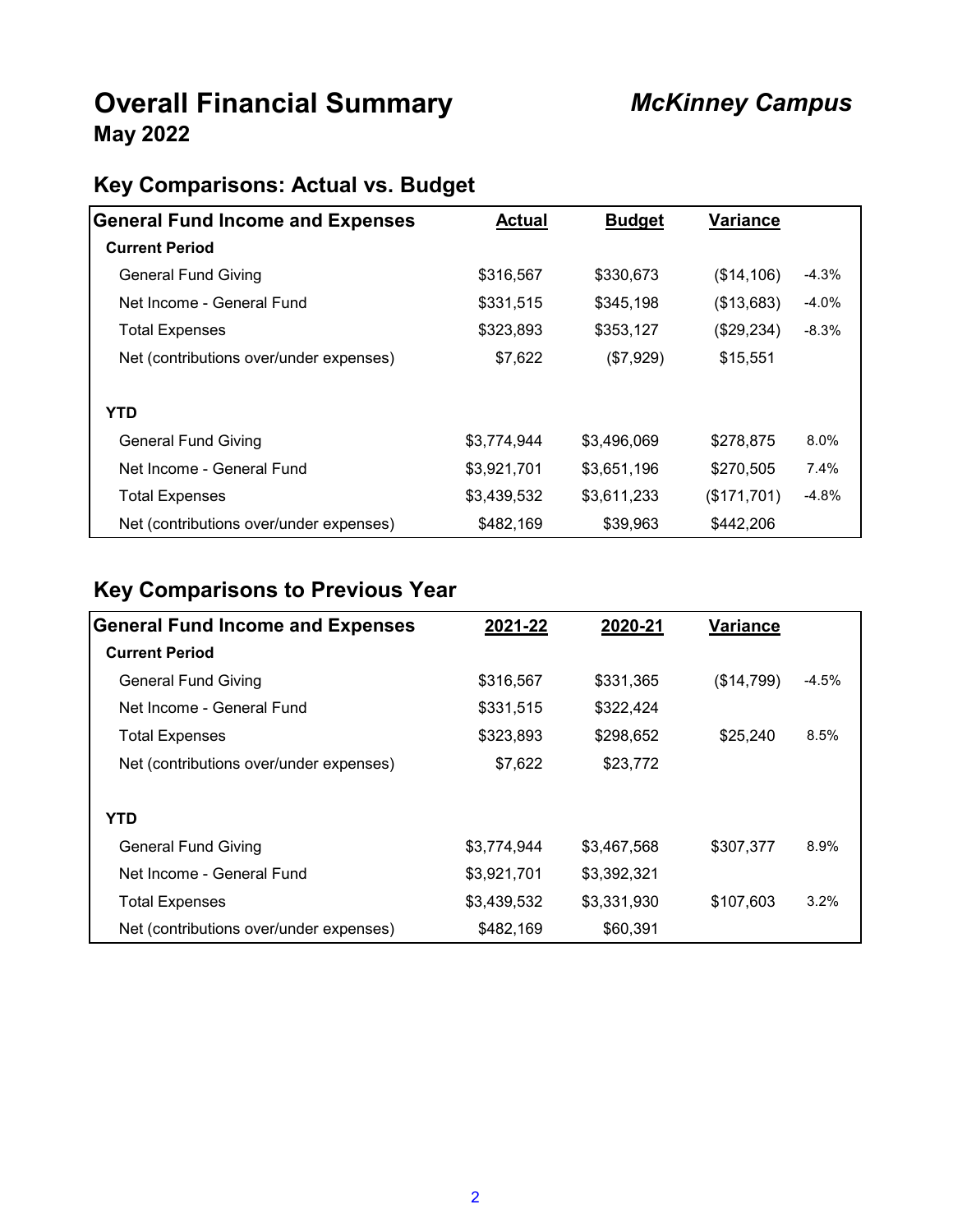### **Statement of Financial Activity - General Fund** *McKinney Campus*

**May 2022**

*Please see next page for notes*

| <b>Department</b>                    | <b>Department</b> |               | Period        |            |                          |               | <b>YTD</b>    |             |            |
|--------------------------------------|-------------------|---------------|---------------|------------|--------------------------|---------------|---------------|-------------|------------|
|                                      | Manager           | Actual        | <b>Budget</b> | Variance   |                          | Actual        | <b>Budget</b> | Variance    |            |
| <b>GENERAL MINISTRY OFFERINGS</b>    |                   | \$316,567     | \$330,673     | (\$14,106) | $-4.3%$                  | \$3,774,944   | \$3,496,069   | \$278,875   | 8.0%       |
| Other Income                         |                   | \$24,445      | \$24,445      | \$0        | 0.0%                     | \$260,005     | \$260,005     | \$0         | 0.0%       |
| <b>Missions Fund Allocation</b>      |                   | (\$3,166)     | (\$3,307)     | \$141      | $-4.3%$                  | (\$37,749)    | (\$34,960)    | (\$2,789)   | 8.0%       |
| <b>Reserve Fund Allocation</b>       |                   | ( \$3, 166)   | ( \$3,307)    | \$141      | $-4.3%$                  | (\$37,749)    | (\$34,960)    | (\$2,789)   | 8.0%       |
| <b>RMR Fund Allocation</b>           |                   | (\$1,583)     | (\$1,653)     | \$70       | $-4.2%$                  | (\$18,875)    | (\$17,479)    | (\$1,396)   | 8.0%       |
| <b>Worship RMR/E Fund Allocation</b> |                   | (\$1,583)     | (\$1,653)     | \$70       | $-4.2%$                  | (\$18,875)    | (\$17,479)    | (\$1,396)   | 8.0%       |
| <b>NET INCOME-GENERAL FUND</b>       |                   | \$331.515     | \$345,198     | (\$13,683) | $-4.0%$                  | \$3,921,701   | \$3,651,196   | \$270.505   | 7.4%       |
| 003 ALL-CHURCH EVENTS                | L. Wright         | \$0           | \$200         | (\$200)    | $-100%$                  | \$16,852      | \$17,700      | (\$848)     | $-4.8%$    |
| 006 WORSHIP                          | <b>B.</b> Soto    | \$2,170       | \$2,633       | (\$463)    | $-18%$                   | \$38,336      | \$37,859      | \$477       | 1.3%       |
| 007 WORSHIP/MEDIA TECH               | J. Touchberry     | \$8,237       | \$8,152       | \$85       | 1.0%                     | \$113,397     | \$113,848     | (\$451)     | $-0.4%$    |
| 008 GUEST SERVICES/HOSPITALITY       | C. Trail          | \$0           | \$90          | (\$90)     | $-100.0%$                | \$1,843       | \$2,960       | (\$1,117)   | $-37.8%$   |
| 010 COFFEE MINISTRY                  | S. Griggs         | \$762         | \$815         | (\$53)     | $-6.5%$                  | \$5,732       | \$6,265       | (\$533)     | $-8.5%$    |
| 015 INTERNET CAMPUS                  | J. Touchberry     | \$309         | \$60          | \$249      | 414.5%                   | \$7,469       | \$7,233       | \$236       | 3.3%       |
| 020 CHILDREN'S MINISTRY              | S. Evans          | \$2,157       | \$2,205       | (\$48)     | $-2.2%$                  | \$22,089      | \$22,955      | (\$866)     | $-3.8%$    |
| 030 STUDENT MINISTRIES               | J. Potter         | \$1,791       | \$1,810       | (\$19)     | $-1.1%$                  | \$13,106      | \$13,962      | (\$856)     | $-6.1%$    |
| 040 ADULT MINISTRIES/GROWTH          | R. Wright         | \$3,456       | \$2,709       | \$747      | 27.6%                    | \$33,326      | \$32,250      | \$1,076     | 3.3%       |
| 043 WOMEN'S MINISTRY                 | L. Scheffler      | \$170         | \$181         | $($ \$11)  | $-5.9%$                  | \$482         | \$1,342       | (\$860)     | $-64.1%$   |
| 044 MEN'S MINISTRY                   | R. Wright         | \$0           | \$0           | \$0        | $\overline{\phantom{a}}$ | \$0           | \$475         | (S475)      | $-100.0\%$ |
| 045 LEADERSHIP/INTERNS               | L. Wright         | \$3,400       | \$3,400       | \$0        | 0.0%                     | \$3,360       | \$3,400       | (\$40)      | $-1.2%$    |
| <b>050 CONNECTION MINISTRIES</b>     | C. Trail          | \$395         | \$540         | (\$145)    | $-26.8%$                 | \$2,432       | \$3,360       | (\$928)     | $-27.6%$   |
| 054 SAFETY MINISTRY                  | S. Chappell       | \$1,588       | \$1,810       | (\$222)    | $-12.3%$                 | \$20,019      | \$20,890      | (\$871)     | $-4.2%$    |
| 055 OUTREACH                         | R. Wright         | \$0           | \$0           | \$0        |                          | \$0           | \$900         | (\$900)     | $-100.0%$  |
| 059 SPANISH MINISTRY                 | J. Gonzalez       | \$1,596       | \$1,793       | (\$197)    | $-11.0%$                 | \$27,418      | \$28,323      | (\$905)     | $-3.2%$    |
| 060 EXECUTIVE LEADERSHIP             | L. Wright         | \$2,862       | \$2,680       | \$182      | 6.8%                     | \$34,007      | \$34,070      | (\$63)      | $-0.2%$    |
| <b>TOTAL - General Ministries</b>    |                   | \$28,893      | \$29,078      | (\$185)    | $-0.6%$                  | \$339,868     | \$347,792     | (\$7,924)   | $-2.3%$    |
| 062 COMMUNICATIONS                   | A. Trail          | \$2,915       | \$2,925       | (\$10)     | $-0.3%$                  | \$28,472      | \$29,315      | (\$843)     | $-2.9%$    |
| 063 ADMINISTRATION                   | S. Chappell       | \$397         | \$458         | (\$61)     | $-13.2%$                 | \$4,564       | \$5,542       | (\$978)     | $-17.7%$   |
| 064 BUSINESS/FINANCE                 | <b>B.</b> Soto    | \$5,467       | \$5,500       | (\$33)     | $-0.6%$                  | \$79,909      | \$80,425      | (\$516)     | $-0.6%$    |
| 065 OFFICE                           | <b>B.</b> Soto    | \$2,037       | \$2,116       | (\$79)     | $-3.7%$                  | \$30,343      | \$31,144      | (\$801)     | $-2.6%$    |
| 066 TECHNOLOGY SOLUTIONS             | K. Miller         | \$19,787      | \$19,329      | \$458      | 2.4%                     | \$85,725      | \$86,004      | (\$279)     | $-0.3%$    |
| 069 STAFF DEVELOPMENT                | <b>DKR</b>        | \$0           | \$95          | (\$95)     | $-100.0%$                | \$5,968       | \$6,937       | (\$969)     | $-14.0%$   |
| 071 FACILITIES                       | P. Norris         | \$39,909      | \$39,275      | \$634      | 1.6%                     | \$410,268     | \$410,425     | (\$157)     | 0.0%       |
| 072 MORTGAGE                         | S. Chappell       | \$52,400      | \$52,400      | \$0        | 0.0%                     | \$576,400     | \$576,400     | \$0         | 0.0%       |
| 080 HR-PERSONNEL                     | S. Chappell       | \$172,086     | \$172,151     | (\$65)     | 0.0%                     | \$1,878,013   | \$1,883,349   | (\$5,336)   | $-0.3%$    |
| <b>TOTAL - Support Ministries</b>    |                   | \$295,000     | \$294,249     | \$751      | 0.3%                     | \$3,099,664   | \$3,109,541   | (\$9,877)   | $-0.3%$    |
| <b>GRAND TOTAL (NET) EXPENSES</b>    | All               | \$323,893     | \$323,327     | \$566      | 0.2%                     | \$3,439,532   | \$3,457,333   | (\$17,801)  | $-0.5%$    |
| <b>UNSPENT BUDGET/REINVESTMENT</b>   |                   | \$0           | \$29,800      | (\$29,800) |                          | \$0           | \$153,900     | (\$153,900) |            |
| <b>899 GRAND TOTAL EXPENSES</b>      | All               | \$323,893     | \$353,127     | (\$29,234) | $-8.3%$                  | \$3,439,532   | \$3,611,233   | (\$171,701) | $-4.8%$    |
| NET (net income over/under expenses) |                   | \$7,622       | (\$7,929)     | \$15,551   |                          | \$482,169     | \$39,963      | \$442,206   |            |
| <b>Department</b>                    | <b>Department</b> | <b>Actual</b> | <b>Budget</b> | Variance   |                          | <b>Actual</b> | <b>Budget</b> | Variance    |            |
|                                      | Manager           |               | Period        |            |                          |               | YID           |             |            |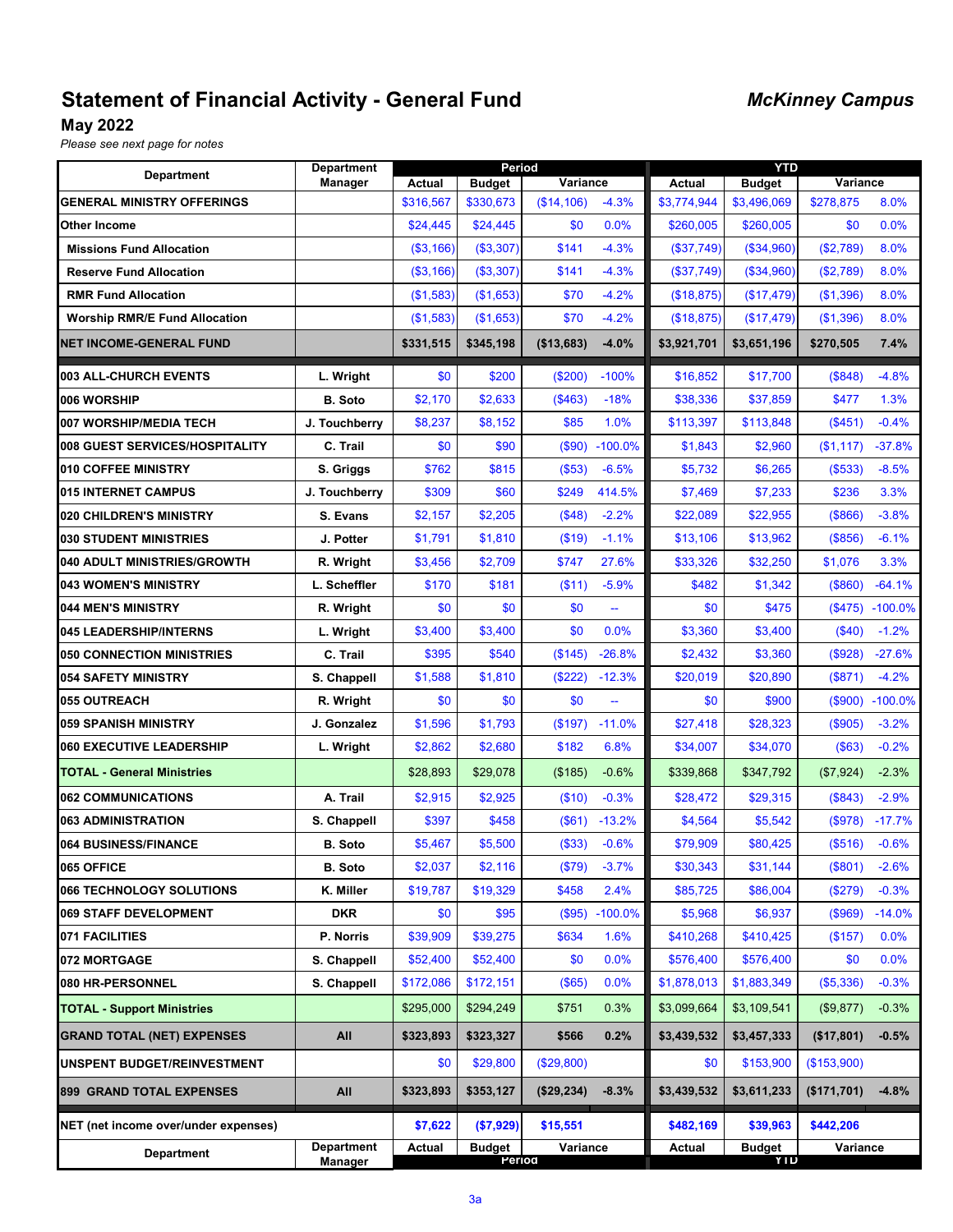### **NOTES**

General Fund giving was \$14.1k (4.3%) less than plan for the month; YTD giving is \$279k (8.0%) more than plan.

Overall spending was \$29.2k (8.3%) under budget for the month; YTD spending is \$172k (4.8%) under budget. Budget adjustments are included that reflect \$28.3k of "unspent budget" and (\$1.5k) of "budget reinvestment" - see below for detail information.

### **Budget Adjustments Unspent/Reinvestment -General Ministry Fund Departments**

*The purpose of this report is to show changes to originally submitted and approved budgets due to unspent budget/reinvestment adjustments.*

|                                                          | <b>Department</b> |               | Period     |             |               | <b>YTD</b>  |             |
|----------------------------------------------------------|-------------------|---------------|------------|-------------|---------------|-------------|-------------|
| <b>Department</b>                                        | <b>Manager</b>    | <b>Budget</b> | Adjustment | Adj. Budget | <b>Budget</b> | Adjustment  | Adj. Budget |
| 003 ALL-CHURCH EVENTS                                    | L. Wright         | \$200         | \$0        | \$200       | \$3,700       | \$14,000    | \$17,700    |
| 006 WORSHIP                                              | <b>B.</b> Soto    | \$2,633       | \$0        | \$2,633     | \$36,859      | \$1,000     | \$37,859    |
| 007 WORSHIP/MEDIA TECH                                   | J. Touchberry     | \$8,152       | \$0        | \$8,152     | \$110,248     | \$3,600     | \$113,848   |
| 008 GUEST SERVICES/HOSPITALITY                           | C. Trail          | \$790         | (\$700)    | \$90        | \$5,760       | (\$2,800)   | \$2,960     |
| 010 COFFEE MINISTRY                                      | S. Griggs         | \$815         | \$0        | \$815       | \$8,365       | (\$2,100)   | \$6,265     |
| 011 OTHER WORSHIP VENUES                                 | <b>B.</b> Soto    | \$0           | \$0        | \$0         | \$0           | \$0         | \$0         |
| 015 INTERNET CAMPUS                                      | J. Touchberry     | \$60          | \$0        | \$60        | \$6,733       | \$500       | \$7,233     |
| 020 CHILDREN'S MINISTRY                                  | S. Evans          | \$2,205       | \$0        | \$2,205     | \$28,655      | (\$5,700)   | \$22,955    |
| 030 STUDENT MINISTRIES                                   | J. Potter         | \$2,210       | (\$400)    | \$1,810     | \$15,762      | (\$1,800)   | \$13,962    |
| 040 ADULT MINISTRIES/GROWTH                              | R. Wright         | \$2,709       | \$0        | \$2,709     | \$31,250      | \$1,000     | \$32,250    |
| 043 WOMEN'S MINISTRY                                     | L. Scheffler      | \$481         | (\$300)    | \$181       | \$3,542       | (\$2,200)   | \$1,342     |
| 044 MEN'S MINISTRY                                       | R. Wright         | \$0           | \$0        | \$0         | \$675         | (\$200)     | \$475       |
| 045 LEADERSHIP/INTERNS                                   | L. Wright         | \$3,400       | \$0        | \$3,400     | \$3,400       | \$0         | \$3,400     |
| <b>050 CONNECTION MINISTRIES</b>                         | C. Trail          | \$540         | \$0        | \$540       | \$4,660       | (\$1,300)   | \$3,360     |
| 054 SAFETY MINISTRY                                      | S. Chappell       | \$3,310       | (\$1,500)  | \$1,810     | \$15,390      | \$5,500     | \$20,890    |
| 055 OUTREACH                                             | R. Wright         | \$0           | \$0        | \$0         | \$4,300       | (\$3,400)   | \$900       |
| 059 SPANISH MINISTRY                                     | J. Gonzalez       | \$2,593       | ( \$800)   | \$1,793     | \$29,123      | ( \$800)    | \$28,323    |
| 060 EXECUTIVE LEADERSHIP                                 | L. Wright         | \$2,680       | \$0        | \$2,680     | \$23,070      | \$11,000    | \$34,070    |
| 062 COMMUNICATIONS                                       | A. Trail          | \$3,425       | ( \$500)   | \$2,925     | \$33,315      | (\$4,000)   | \$29,315    |
| 063 ADMINISTRATION                                       | S. Chappell       | \$858         | (\$400)    | \$458       | \$7,142       | (\$1,600)   | \$5,542     |
| 064 BUSINESS/FINANCE                                     | <b>B.</b> Soto    | \$7,500       | (\$2,000)  | \$5,500     | \$95,525      | (\$15,100)  | \$80,425    |
| 065 OFFICE                                               | <b>B.</b> Soto    | \$3,316       | (\$1,200)  | \$2,116     | \$34,644      | (\$3,500)   | \$31,144    |
| 066 TECHNOLOGY SOLUTIONS                                 | K. Miller         | \$19,329      | \$0        | \$19,329    | \$86,004      | \$0         | \$86,004    |
| 069 STAFF DEVELOPMENT                                    | <b>DKR</b>        | \$95          | \$0        | \$95        | \$8,937       | (\$2,000)   | \$6,937     |
| 071 FACILITIES                                           | P. Norris         | \$39,275      | \$0        | \$39,275    | \$410,425     | \$0         | \$410,425   |
| 072 MORTGAGE                                             | S. Chappell       | \$52,400      | \$0        | \$52,400    | \$576,400     | \$0         | \$576,400   |
| 080 HR-PERSONNEL                                         | S. Chappell       | \$194,151     | (\$22,000) | \$172,151   | \$2,027,349   | (\$144,000) | \$1,883,349 |
| <b>NET UNSPENT</b><br><b>BUDGET/REINVESTMENTS IMPACT</b> | All               |               | (\$29,800) |             |               | (\$153,900) |             |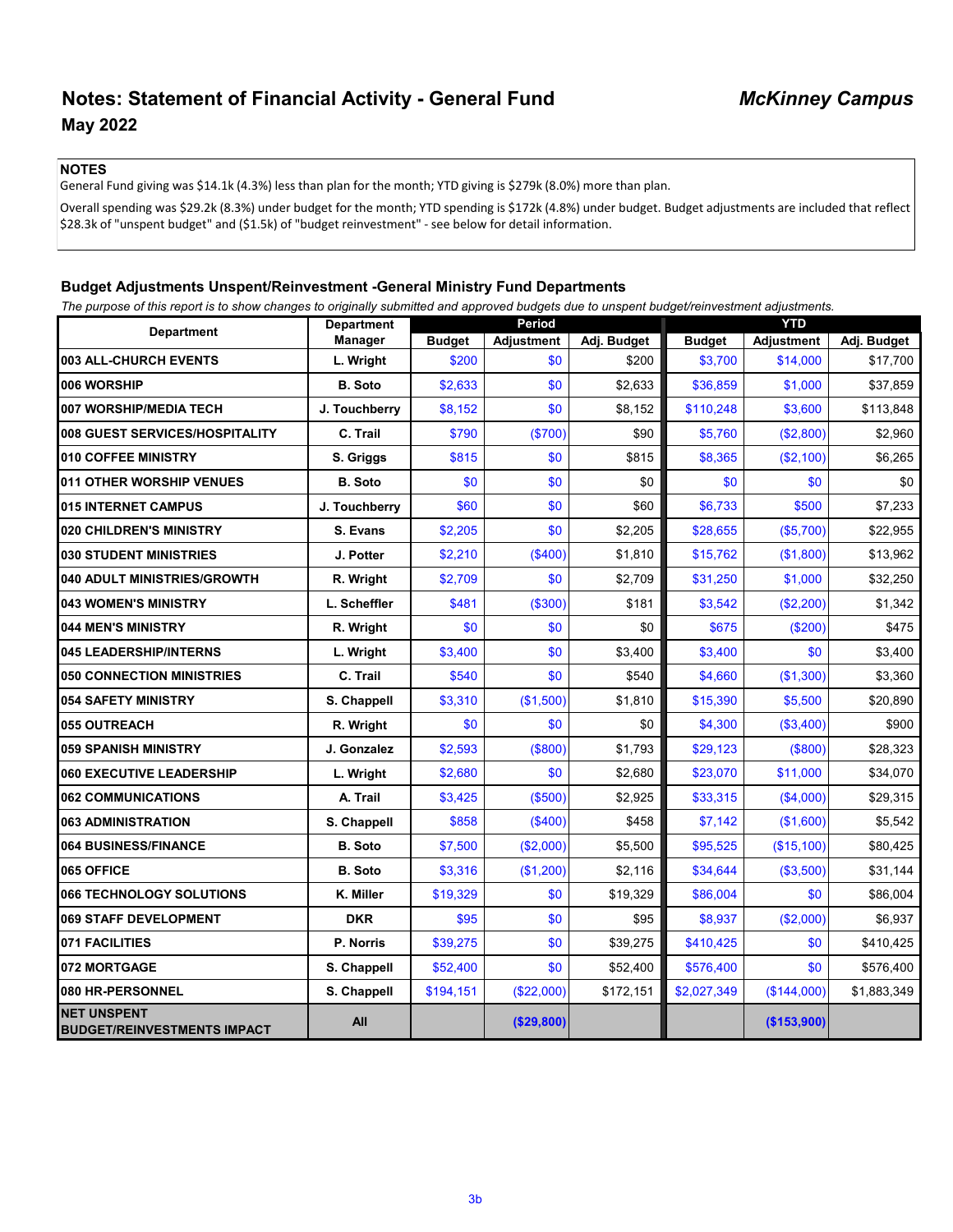### **Overall Financial Summary** *Anna Campus* **May 2022**

### **Key Comparisons: Actual vs. Budget**

| <b>General Fund Income and Expenses</b> | <b>Actual</b> | <b>Budget</b> | Variance   |          |
|-----------------------------------------|---------------|---------------|------------|----------|
| <b>Current Period</b>                   |               |               |            |          |
| <b>General Ministry Fund Giving</b>     | \$14,694      | \$21,805      | (\$7,111)  | $-32.6%$ |
| Net Income - General Ministry Fund      | \$16,253      | \$23,151      | (\$6,898)  | $-29.8%$ |
| <b>Total Expenses</b>                   | \$17,070      | \$23,349      | (\$6,279)  | $-26.9%$ |
| Net (contributions over/under expenses) | (\$816)       | (\$198)       | (\$618)    |          |
|                                         |               |               |            |          |
| YTD                                     |               |               |            |          |
| <b>General Ministry Fund Giving</b>     | \$230,513     | \$235,892     | (\$5,379)  | $-2.3%$  |
| Net Income - General Ministry Fund      | \$245,598     | \$250,816     | (\$5,218)  | $-2.1%$  |
| Total Expenses                          | \$184,023     | \$234,740     | (\$50,717) | $-21.6%$ |
| Net (contributions over/under expenses) | \$61,574      | \$16,076      | \$45,498   |          |

### **Key Comparisons to Previous Year**

| <b>General Fund Income and Expenses</b> | 2021-22   | 2020-21   | <b>Variance</b> |           |
|-----------------------------------------|-----------|-----------|-----------------|-----------|
| <b>Current Period</b>                   |           |           |                 |           |
| <b>General Ministry Fund Giving</b>     | \$14,694  | \$20,422  | (\$5,728)       | $-28.0%$  |
| Net Income - General Mnistry Fund       | \$16,253  | \$21,810  | (\$5,556)       | $-25.5\%$ |
| <b>Total Expenses</b>                   | \$17,070  | \$15,017  | \$2,053         | 13.7%     |
| Net (contributions over/under expenses) | (\$816)   | \$6,793   |                 |           |
|                                         |           |           |                 |           |
| <b>YTD</b>                              |           |           |                 |           |
| General Ministry Fund Giving            | \$230,513 | \$231,410 | (\$897)         | $-0.4%$   |
| Net Income - General Ministry Fund      | \$245,598 | \$246,468 | (\$870)         | $-0.4%$   |
| <b>Total Expenses</b>                   | \$184,023 | \$220,412 | (\$36,389)      | $-16.5%$  |
| Net (contributions over/under expenses) | \$61,574  | \$26,055  |                 |           |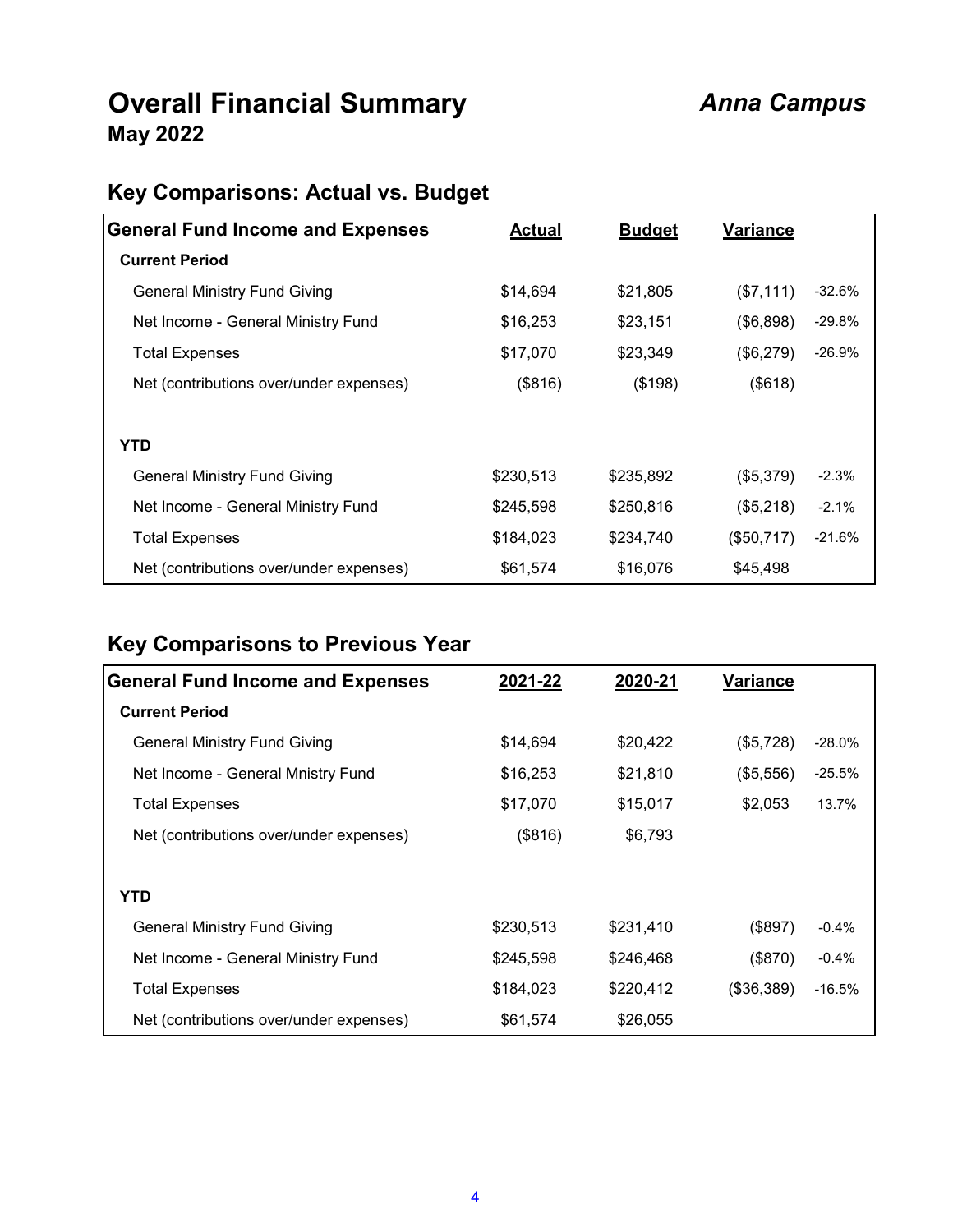### **Statement of Financial Activity - General Fund** *Anna Campus*

**May 2022**

| <b>Department</b>                    | <b>Department</b>            |               | Period                  |           |                          |               | <b>YTD</b>                  |            |           |
|--------------------------------------|------------------------------|---------------|-------------------------|-----------|--------------------------|---------------|-----------------------------|------------|-----------|
|                                      | Manager                      | Actual        | <b>Budget</b>           | Variance  |                          | <b>Actual</b> | <b>Budget</b>               | Variance   |           |
| <b>GENERAL MINISTRY OFFERINGS</b>    |                              | \$14,694      | \$21,805                | (S7, 111) | $-32.6%$                 | \$230,513     | \$235,892                   | (\$5,379)  | $-2.3%$   |
| <b>Other Income</b>                  |                              | \$3.000       | \$3.000                 | \$0       | 0.0%                     | \$33,000      | \$33,000                    | \$0        | 0.0%      |
| <b>Anna Church Plant Allocation</b>  |                              | (S441)        | (S654)                  | \$213     | $-32.6%$                 | (\$6,915)     | (\$7,076)                   | \$161      | $-2.3%$   |
| <b>Support Services Allocation</b>   |                              | (\$1,000)     | (\$1,000)               | \$0       | 0.0%                     | (\$11,000)    | (\$11,000)                  | \$0        | 0.0%      |
| <b>NET INCOME-GENERAL FUND</b>       |                              | \$16,253      | \$23,151                | (\$6,898) | $-29.8%$                 | \$245,598     | \$250,816                   | (\$5,218)  | $-2.1%$   |
| 006 WORSHIP                          | <b>B.</b> Soto               | \$1,791       | \$1,520                 | \$271     | 18%                      | \$12,862      | \$13,280                    | (\$418)    | $-3.1%$   |
| 007 WORSHIP/MEDIA TECH               | J. Touchberry                | \$0           | \$215                   | (\$215)   | $-100%$                  | \$3,260       | \$4,235                     | (\$975)    | $-23.0%$  |
| 008 GUEST SERVICES/HOSPITALITY       | M. Wyatt                     | \$0           | \$10                    | (\$10)    | $-100%$                  | \$169         | \$490                       | (\$321)    | $-65.5%$  |
| 010 COFFEE MINISTRY                  | M. Wyatt                     | \$0           | \$125                   | (\$125)   | $-100%$                  | \$0           | \$875                       | (\$875)    | $-100.0%$ |
| 020 CHILDREN'S MINISTRY              | S. Evans                     | \$309         | \$385                   | (\$76)    | $-20%$                   | \$1,721       | \$2,465                     | (\$744)    | $-30.2%$  |
| <b>030 STUDENT MINISTRIES</b>        | M. Wyatt                     | \$53          | \$100                   | (\$47)    | $-47%$                   | \$53          | \$1,000                     | (\$947)    | $-94.7%$  |
| 040 ADULT MINISTRIES/GROWTH          | M. Wyatt                     | \$0           | \$0                     | \$0       | u.                       | \$28          | \$900                       | (\$872)    | $-96.9%$  |
| <b>050 CONNECTION MINISTRIES</b>     | M. Wyatt                     | \$82          | \$10                    | \$72      | 722%                     | \$200         | \$910                       | (\$710)    | $-78.0%$  |
| 054 SAFETY MINISTRY                  | S. Chappell                  | \$450         | \$435                   | \$15      | 3%                       | \$3,870       | \$4,765                     | (\$895)    | $-18.8%$  |
| 055 OUTREACH                         | R. Wright                    | \$0           | \$0                     | \$0       | $\overline{\phantom{a}}$ | \$663         | \$1,000                     | (\$337)    | $-33.7%$  |
| 058 CAMPUS LEADERSHIP                | M. Wyatt                     | \$151         | \$185                   | (\$34)    | $-19%$                   | \$2,342       | \$3,240                     | (\$898)    | $-27.7%$  |
| <b>TOTAL - General Ministries</b>    |                              | \$2,837       | \$2,985                 | (\$148)   | $-5.0%$                  | \$25,169      | \$33,160                    | (\$7,991)  | $-24.1%$  |
| 062 COMMUNICATIONS                   | A. Trail                     | \$31          | \$100                   | $($ \$69) | $-69%$                   | \$1,093       | \$1,900                     | (\$807)    | $-42.5%$  |
| 064 FINANCE/OFFICE                   | <b>B.</b> Soto               | \$213         | \$330                   | (S117)    | $-35%$                   | \$2.598       | \$3,520                     | (\$922)    | $-26.2%$  |
| 066 TECHNOLOGY SOLUTIONS             | K. Miller                    | \$0           | \$0                     | \$0       | $\overline{\phantom{a}}$ | \$1,075       | \$1,950                     | (\$875)    | $-44.9%$  |
| 071 FACILITIES                       | P. Norris                    | \$3,000       | \$3,000                 | \$0       | 0%                       | \$36,000      | \$36,950                    | (\$950)    | $-2.6%$   |
| 080 HR-PERSONNEL                     | S. Chappell                  | \$10,989      | \$11,034                | (\$45)    | 0%                       | \$118,089     | \$119,560                   | (\$1,471)  | $-1.2%$   |
| <b>TOTAL - Support Ministries</b>    |                              | \$14,233      | \$14,464                | (\$231)   | $-1.6%$                  | \$158,855     | \$163,880                   | (\$5,025)  | $-3.1%$   |
| <b>GRAND TOTAL (NET) EXPENSES</b>    | All                          | \$17,070      | \$17,449                | (\$379)   | $-2.2%$                  | \$184,023     | \$197,040                   | (\$13,017) | $-6.6%$   |
| <b>UNSPENT BUDGET/REINVESTMENT</b>   |                              | \$0           | \$5,900                 | (\$5,900) |                          | \$0           | \$37,700                    | (\$37,700) |           |
| <b>899 GRAND TOTAL EXPENSES</b>      | All                          | \$17,070      | \$23,349                | (\$6,279) | $-26.9%$                 | \$184,023     | \$234,740                   | (\$50,717) | $-21.6%$  |
| NET (net income over/under expenses) |                              | (\$816)       | (\$198)                 | ( \$618)  |                          | \$61,574      | \$16,076                    | \$45,498   |           |
| <b>Department</b>                    | <b>Department</b><br>Manager | <b>Actual</b> | <b>Budget</b><br>Period | Variance  |                          | Actual        | <b>Budget</b><br><b>YTD</b> | Variance   |           |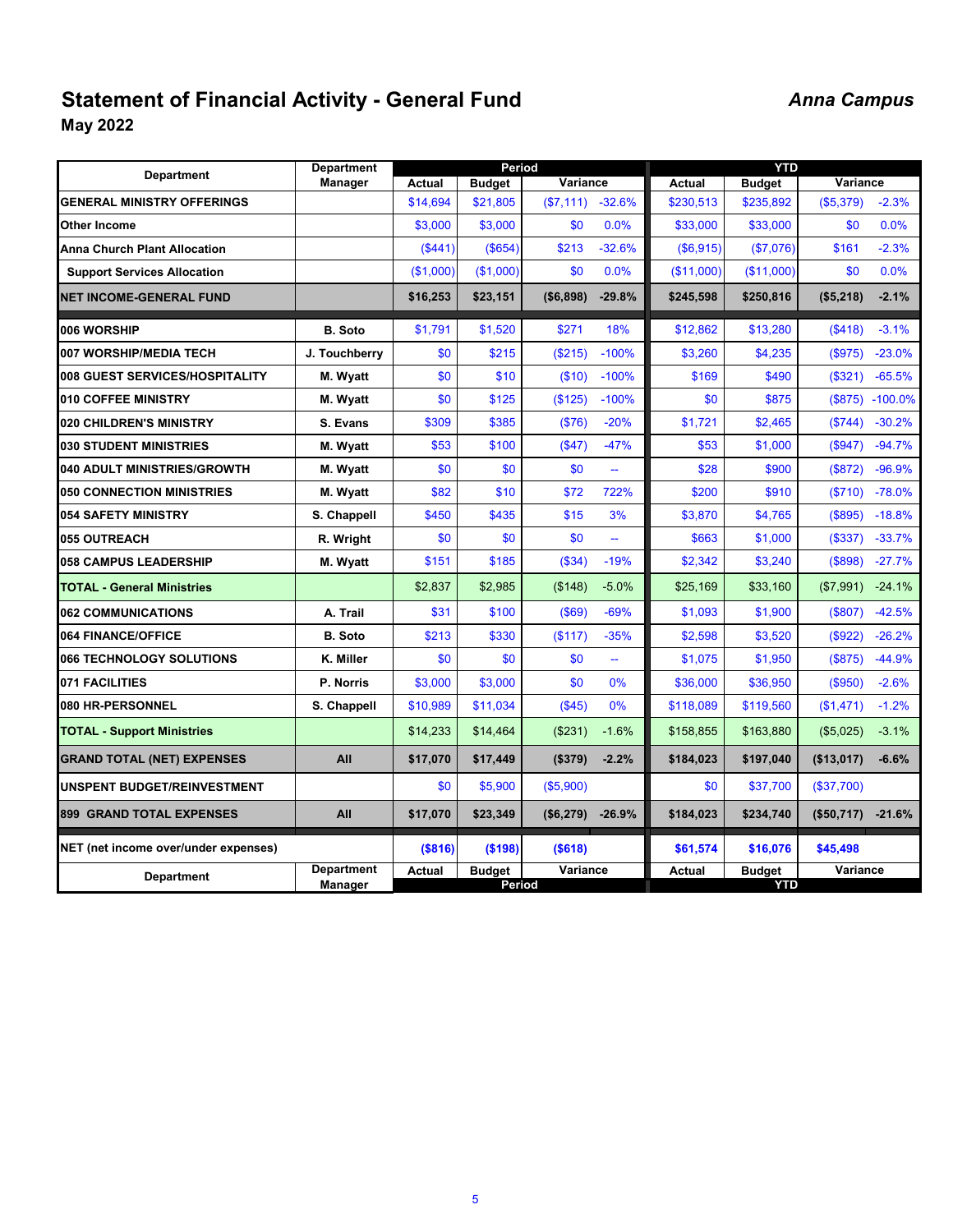## **Designated Funds Summary**

**May 2022**

| <b>Fund Description</b>                  | <b>July 2021</b><br>Opening<br><b>Balance</b> | <b>May</b><br><b>Beginning</b><br><b>Balance</b> | May<br><b>Receipts</b> | <b>YTD</b><br><b>Receipts</b> | May<br>Disburse-<br>ments | <b>YTD</b><br>Disburse-<br>ments | <b>YTD</b><br><b>Ending</b><br><b>Balance</b> |
|------------------------------------------|-----------------------------------------------|--------------------------------------------------|------------------------|-------------------------------|---------------------------|----------------------------------|-----------------------------------------------|
| Departmental Funds (DF)                  | \$92,869                                      | \$150,339                                        | \$94,655               | \$907,746                     | \$100,647                 | \$856,269                        | \$144,347                                     |
| Board Designated (BD)                    | \$1,299,321                                   | \$1,386,325                                      | \$253,085              | \$901,545                     | \$296,349                 | \$857,806                        | \$1,343,060                                   |
| Donor Designated (DD)                    | \$689,431                                     | \$881,315                                        | \$15,191               | \$491,588                     | \$107,852                 | \$392,364                        | \$788,654                                     |
| <b>TOTALS</b>                            | \$2,081,621                                   | \$2,417,979                                      | \$362,931              | \$2,300,879                   | \$504,848                 | \$2,106,439                      | \$2,276,061                                   |
| DF - Worship                             | \$1,450                                       | \$1,450                                          | \$0                    | \$0                           | \$0                       | \$0                              | \$1,450                                       |
| DF - Children                            | \$214                                         | \$18,563                                         | \$7,138                | \$37,938                      | \$7,681                   | \$20,132                         | \$18,020                                      |
| DF - Childcare                           | \$697                                         | \$319                                            | \$774                  | \$7,614                       | \$946                     | \$8,165                          | \$146                                         |
| DF - Student Ministries                  | \$816                                         | \$2,535                                          | \$134                  | \$13,319                      | \$288                     | \$11,754                         | \$2,381                                       |
| DF - Adults/Growth                       | \$1,249                                       | \$2,288                                          | \$30                   | \$4,072                       | \$195                     | \$3,197                          | \$2,123                                       |
| DD - Leadership                          | \$12,090                                      | \$10,717                                         | \$0                    | \$0                           | \$5,500                   | \$6,873                          | \$5,217                                       |
| <b>DF</b> - Care Ministries              | \$2,519                                       | \$3,568                                          | \$73                   | \$3,627                       | \$531                     | \$3,036                          | \$3,110                                       |
| <b>IDF - Women's Ministry</b>            | \$5,754                                       | \$1,478                                          | \$1,790                | \$8,430                       | \$978                     | \$11,895                         | \$2,289                                       |
| DF - Men's Ministry                      | \$1,856                                       | \$1,856                                          | \$0                    | \$0                           | \$0                       | \$0                              | \$1,856                                       |
| DF - Church Gear/Merchandise             | \$1,566                                       | \$877                                            | \$0                    | \$1,381                       | \$78                      | \$2,148                          | \$799                                         |
| <b>DF - Spanish Ministries</b>           | \$2,206                                       | \$257                                            | \$1,740                | \$6,920                       | \$3,068                   | \$10,196                         | (\$1,070)                                     |
| DF - Special Printing/Communications     | \$6,334                                       | \$6,341                                          | \$0                    | \$0                           | (\$34)                    | (\$42)                           | \$6,375                                       |
| DF - Medical/Dental/Other                | \$74,803                                      | \$67,409                                         | \$21,385               | \$235,032                     | \$13,711                  | \$234,752                        | \$75,084                                      |
| DF - Workers Comp. Insurance             | \$2,323                                       | \$6,294                                          | \$1,323                | \$13,007                      | \$1,037                   | \$8,750                          | \$6,580                                       |
| <b>DD</b> - Staff Appreciation           | \$2,500                                       | \$2,500                                          | \$0                    | \$0                           | \$0                       | \$0                              | \$2,500                                       |
| <b>BD</b> - Missions Fund 1              | \$179,196                                     | \$213,780                                        | \$3,166                | \$37,749                      | \$0                       | \$0                              | \$216,945                                     |
| DD - Missions Fund 2                     | \$238,689                                     | \$429,612                                        | \$5,166                | \$281,943                     | \$69,760                  | \$155,614                        | \$365,018                                     |
| DD - Global Projects                     | \$57,140                                      | \$48,027                                         | \$0                    | \$0                           | \$0                       | \$9,113                          | \$48,027                                      |
| DD - Residents/Local Missionaries        | \$52,039                                      | \$59,209                                         | \$3,600                | \$41,080                      | \$3,033                   | \$33,342                         | \$59,777                                      |
| DD - Missions: Disaster Relief           | \$12,080                                      | \$2,080                                          | \$0                    | \$0                           | \$2,000                   | \$12,000                         | \$80                                          |
| <b>DD - Mission Trips</b>                | (\$379)                                       | \$7,482                                          | \$1,352                | \$49,243                      | \$3,105                   | \$43,135                         | \$5,729                                       |
| DD - Church Planting                     | \$450                                         | \$699                                            | \$25                   | \$275                         | \$0                       | \$1                              | \$724                                         |
| DD - Anna Land/Building                  | \$0                                           | \$268                                            | \$247                  | \$3,214                       | \$0                       | \$2,700                          | \$514                                         |
| <b>BD</b> - Anna Church Plant            | \$0                                           | \$6,475                                          | \$441                  | \$6,915                       | \$0                       | \$0                              | \$6,915                                       |
| DD - Community Impact Ministries         | \$85,264                                      | \$20,650                                         | \$0                    | \$0                           | \$20,650                  | \$85,264                         | \$0                                           |
| DD - Love Fund                           | \$145,788                                     | \$186,538                                        | \$1,638                | \$60,659                      | \$28                      | \$18,300                         | \$188,148                                     |
| <b>BD</b> - Reserve Fund                 | \$446,313                                     | \$687,073                                        | \$3,166                | \$339,918                     | \$54,357                  | \$150,349                        | \$635,882                                     |
| <b>BD</b> - Repair/Replacement Fund      | \$121,776                                     | \$167,397                                        | \$1,583                | \$189,521                     | \$0                       | \$142,317                        | \$168,980                                     |
| <b>BD - Worship R/R/Enhancement Fund</b> | \$47,689                                      | \$53,254                                         | \$208,230              | \$290,941                     | \$8,246                   | \$85,393                         | \$253,238                                     |
| <b>BD</b> - Operating Carryover Fund     | \$437,147                                     | \$247,147                                        | \$0                    | \$0                           | \$228,147                 | \$418,147                        | \$19,000                                      |
| <b>BD - Ministry Fund</b>                | \$0                                           | \$0                                              | \$36,500               | \$36,500                      | \$0                       | \$0                              | \$36,500                                      |
| DD - Debt Reduction Fund                 | \$2,052                                       | \$2,406                                          | \$2,329                | \$18,979                      | \$2,113                   | \$18,408                         | \$2,622                                       |
| <b>BD</b> - Mortgage Fund                | \$67,200                                      | \$11,200                                         | \$0                    | \$0                           | \$5,600                   | \$61,600                         | \$5,600                                       |
| DD - Ministry Expansion Fund             | \$83,579                                      | \$114,707                                        | \$835                  | \$32,103                      | \$5                       | \$146                            | \$115,537                                     |
| DD - Special Designated Gifts            | (\$1,860)                                     | (\$3,579)                                        | \$0                    | \$4,091                       | \$1,659                   | \$7,468                          | (\$5,238)                                     |
| DF - Outside Events/Rentals              | \$5,332                                       | \$2,341                                          | \$5,869                | \$43,562                      | \$4,641                   | \$45,325                         | \$3,569                                       |
| DF - Promiseland Preschool               | (\$14,247)                                    | \$34,761                                         | \$54,400               | \$532,843                     | \$67,527                  | \$496,962                        | \$21,634                                      |
| <b>TOTALS</b>                            | \$2,081,621                                   | \$2,417,979                                      | \$362,931              | \$2,300,879                   | \$504,848                 | \$2,106,439                      | \$2,276,061                                   |